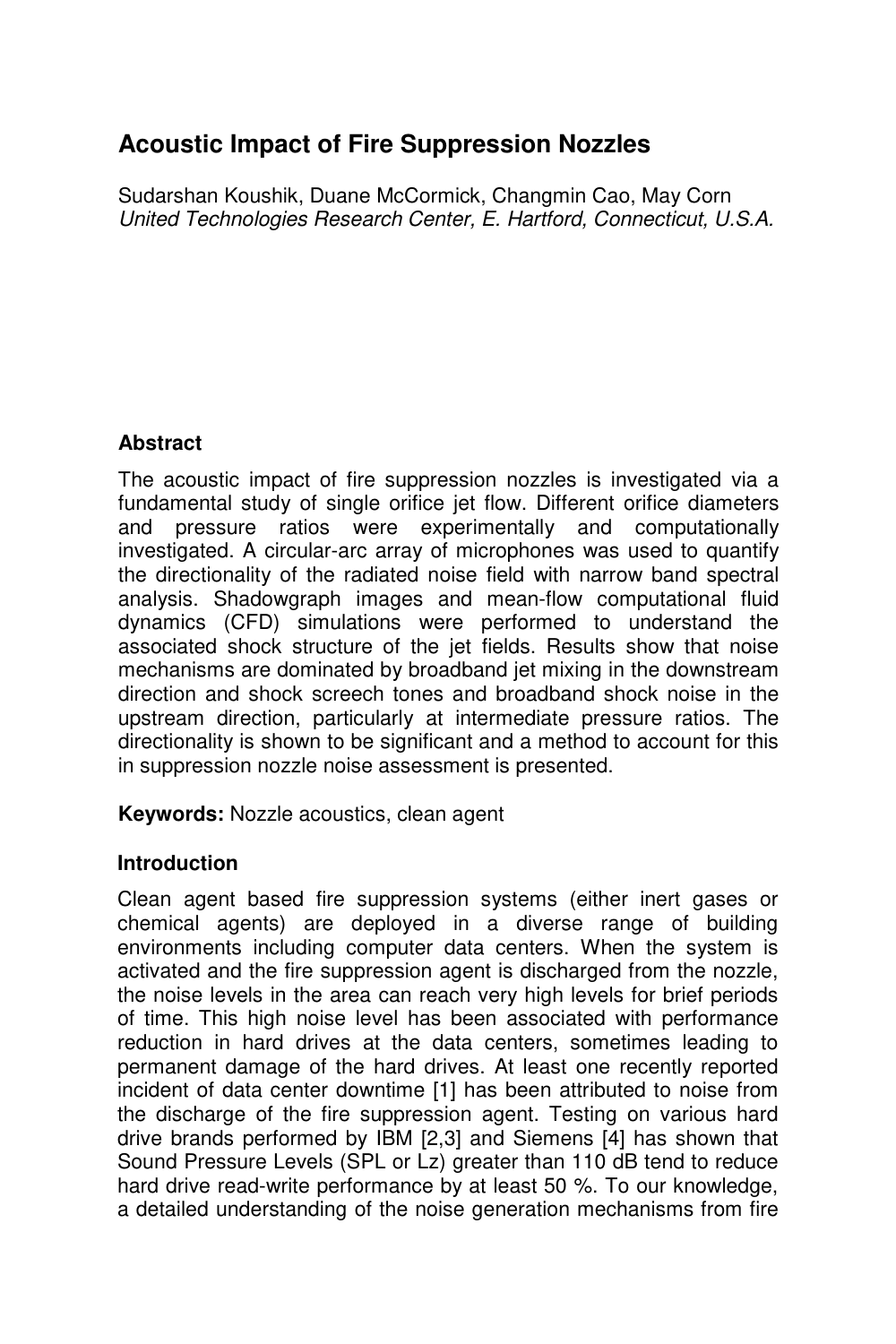suppression nozzles has not yet been presented. The objective of this study is to gain a preliminary understanding of noise generation mechanisms through a detailed characterization of a compressible jet flow at conditions relevant to fire suppression nozzles.



Figure 1. Orifice jet noise experimental arrangement.

# **Aeroacoustics Characterization**

An aeroacoustics jet flow experiment was set up at the United Technologies Research Center to characterize the acoustic emission from a single orifice jet flow during a fire suppression discharge. Figure 1 shows the experimental arrangement for the orifice noise testing. An orifice typical of a fire-suppression nozzle body was installed at the end of a horizontal 50 mm pipe that was supplied by a regulated and metered 26 bar air system (air was used as reasonable surrogate gas for an inert gas like nitrogen). The gas temperature and pressure were measured just upstream of the orifice.

Pressure ratios ( $PR = P_{INLET}/P_{ATM}$ ) were varied from 2-10, which spans a typical discharge range for a fire suppression nozzle. The radiated noise was measured with an array of 19 microphones at one meter radius from -20 to 160 degrees as shown in Fig. 1. The microphones were simultaneously recorded with a high-speed data system and later processed with MATLAB signal processing scripts. Measurements were obtained under steady conditions, unlike a typical suppression nozzle discharge, since the nozzle discharge event can be thought of as a sequence of quasi-steady conditions. This approach allows long sample records to be obtained and useful statistical averaging to be performed. Three orifice sizes were studied: 5, 8, and 13 mm diameter.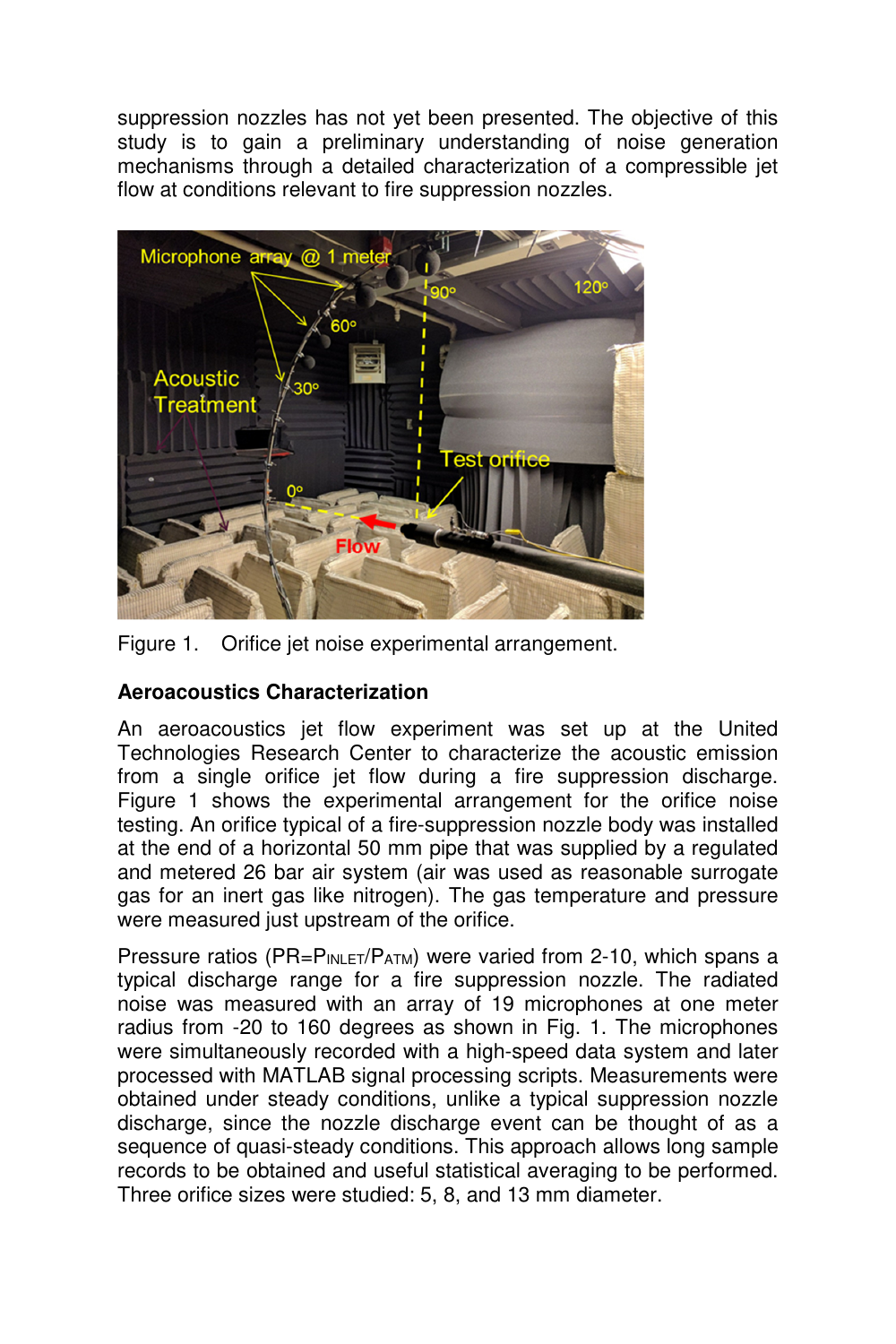# **Processing and Interpreting Noise Measurements**

Figure 2 shows an example of radiated noise results for an 8 mm orifice for a range of pressure ratios from PR=3-10 in terms of OSPL (overall sound pressure level) versus radiation angle. The solid lines correspond to an OSPL that is integrated over a 0-50 kHz range. An interesting observation is that the highest pressure ratio (and highest mass flow rate) does not correspond to the highest noise level (see PR of 5) in this data set. The physics of this non-intuitive result is explained later. Also note that for a given PR, there is a significant variation in noise level versus microphone angle (or "directionality"), on the order of 10 dB.



Figure 2. Acoustic radiation from 8 mm orifice at one meter versus observer angle for a range of orifice pressure ratios.

For a hypothetical 360° dispersion nozzle with 12 orifices oriented downward at 20°, an observer at the "45 deg." location will see a range of radiation angles relative to each orifice jet axis as indicated by the vertical dashed lines in Fig. 2. To understand the expected noise level at this observer point, the sound power from each jet, accounting for the relative observer angle to the jet axis, needs to be summed.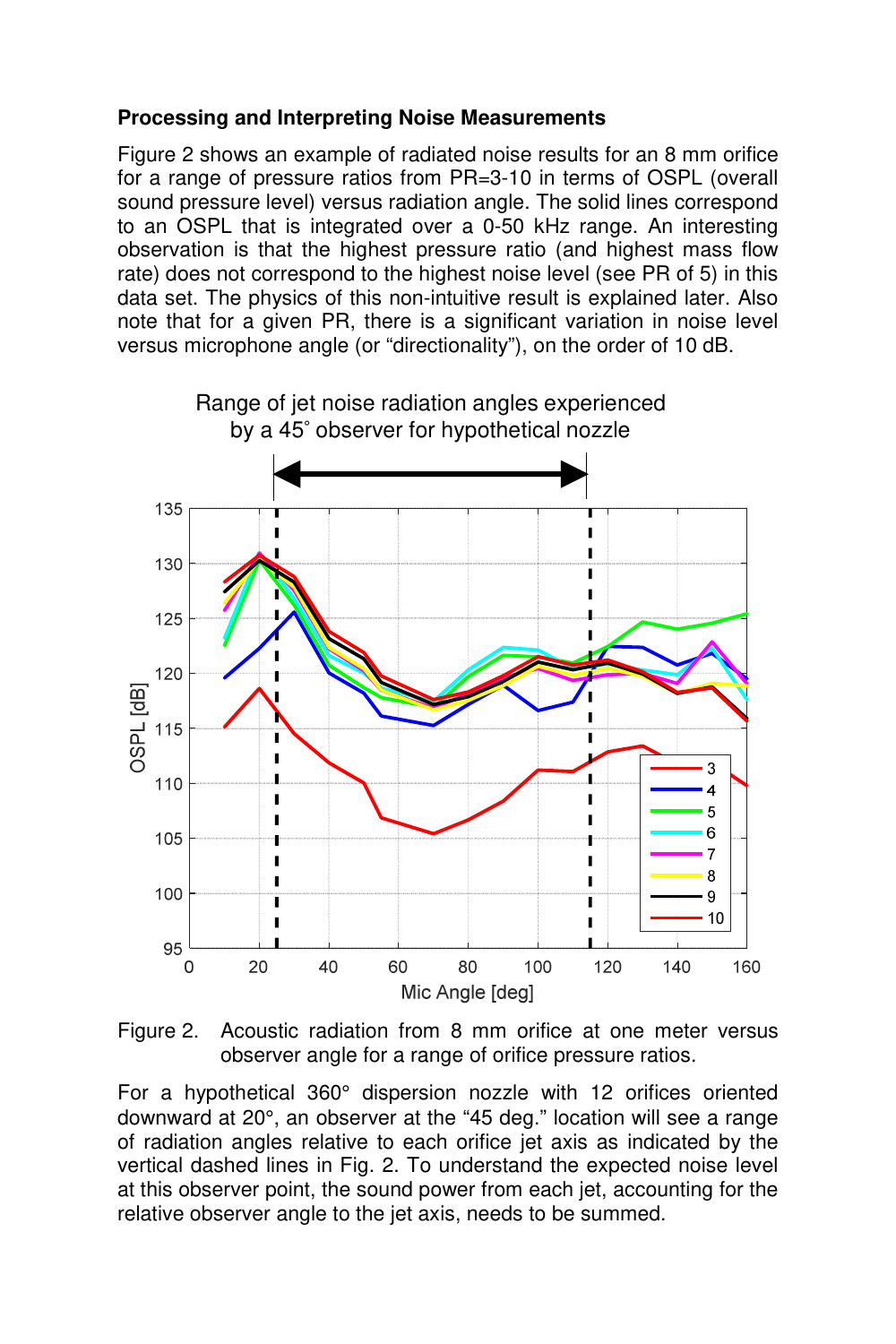An example using the data in Fig. 2 is shown in Fig. 3 for the above described hypothetical nozzle versus pressure ratio for the entire frequency band as well as two bandlimited ranges that have been suggested to affect hard drive performance. As shown in the figure, band limiting the sound spectrum has a significant impact on the expected SPL level (10-20 dB for the example range).



Figure 3. Estimated SPL at 45° / 1 meter for a 12 orifice nozzle with 8 mm diameter orifices.

#### **Noise Generation Mechanisms**

The primary acoustic source during a discharge is the jet (or multiple jets) of the agent emanating from the nozzle, which is typically choked and under-expanded over much of the duration. Shadowgraph images were obtained for the three orifice sizes. The flow patterns were found to be geometrically similar (i.e., when scaled on orifice diameter) and depended on pressure ratio only. Fig. 4 shows the shadowgraph images and corresponding CFD results for the 13 mm orifice which show good agreement in shock structure spacing. Downstream of the orifice exit, for PR<6, a periodic system of expansion and oblique shock waves form. At PR=6 and above, a normal shock disk forms downstream of the orifice (not captured by CFD), followed by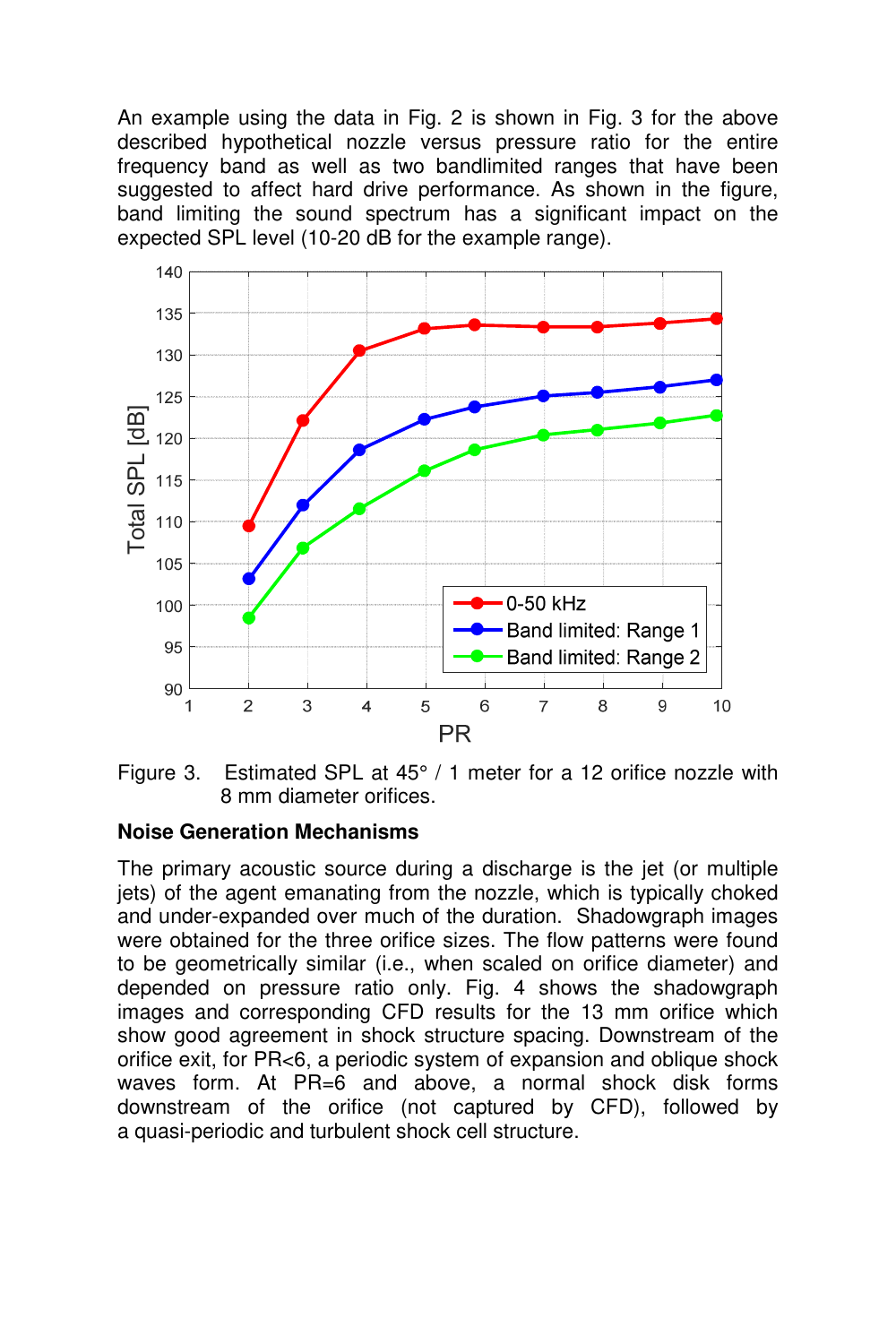The noise due to under-expanded jets has been extensively studied by the aeroacoustics community in the context of engine jet noise (e.g., see [5]). In Fig. 5 the primary mechanisms of noise generation from the orifice jet flow are illustrated: a) broadband jet mixing noise and b) shock associated noise (screech tones and broadband shock noise). Broadband jet mixing noise is due to turbulence generated by the jet shear layer which radiates predominantly in the forward direction (low angles in Fig. 5) and in the absence of screech tones, is the dominant noise source of jet flows.



Figure 4. Shadowgraph images (left) and CFD model results (right) for 13 mm orifice over a range of pressure ratios.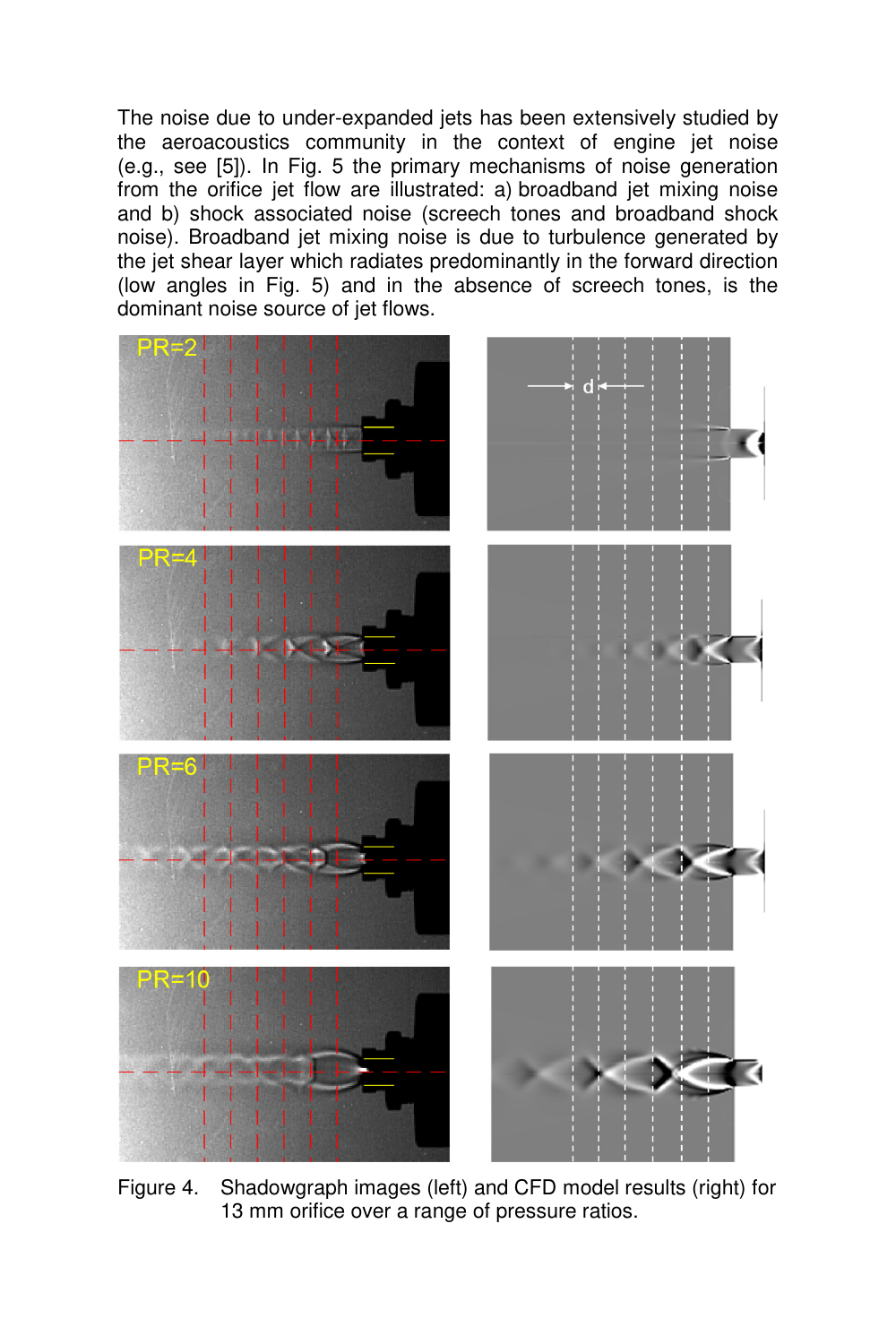Shock screech tones are associated with a strong feedback loop between turbulent structures shedding from the lip of the orifice and interacting with the shock cell structure in the jet. The shock screech tone most likely exists for the periodic shock cell structures observed in the PR=2 and 4 shadowgraph images (versus the shock disk structure for PR=6 and 10). It is the presence of strong screech tones that causes the non-monontic OSPL trend with PR in Fig. 2. However it should be noted that the existence of the screech tone depends on other factors specific to the geometry. Broadband shock noise is generated by weak interactions between shear layer turbulent structures and the shock cell structure. These noise mechanisms are relatively complex and are described in detail in Ref. [5].





#### **Application to Data Centers**

The impact of the suppression nozzle acoustics on hard drive performance in a data center is a result of three primary features:

1. The acoustic characteristics of the nozzle in terms of the sound power level (PWL or Lw) and radiation directivity. The sound power level of a source is the average acoustic energy flow through a unit sphere surrounding the surface. To fully characterize the source one should also consider the directivity of the source since this need not be omni-directional and can vary depending on the direction of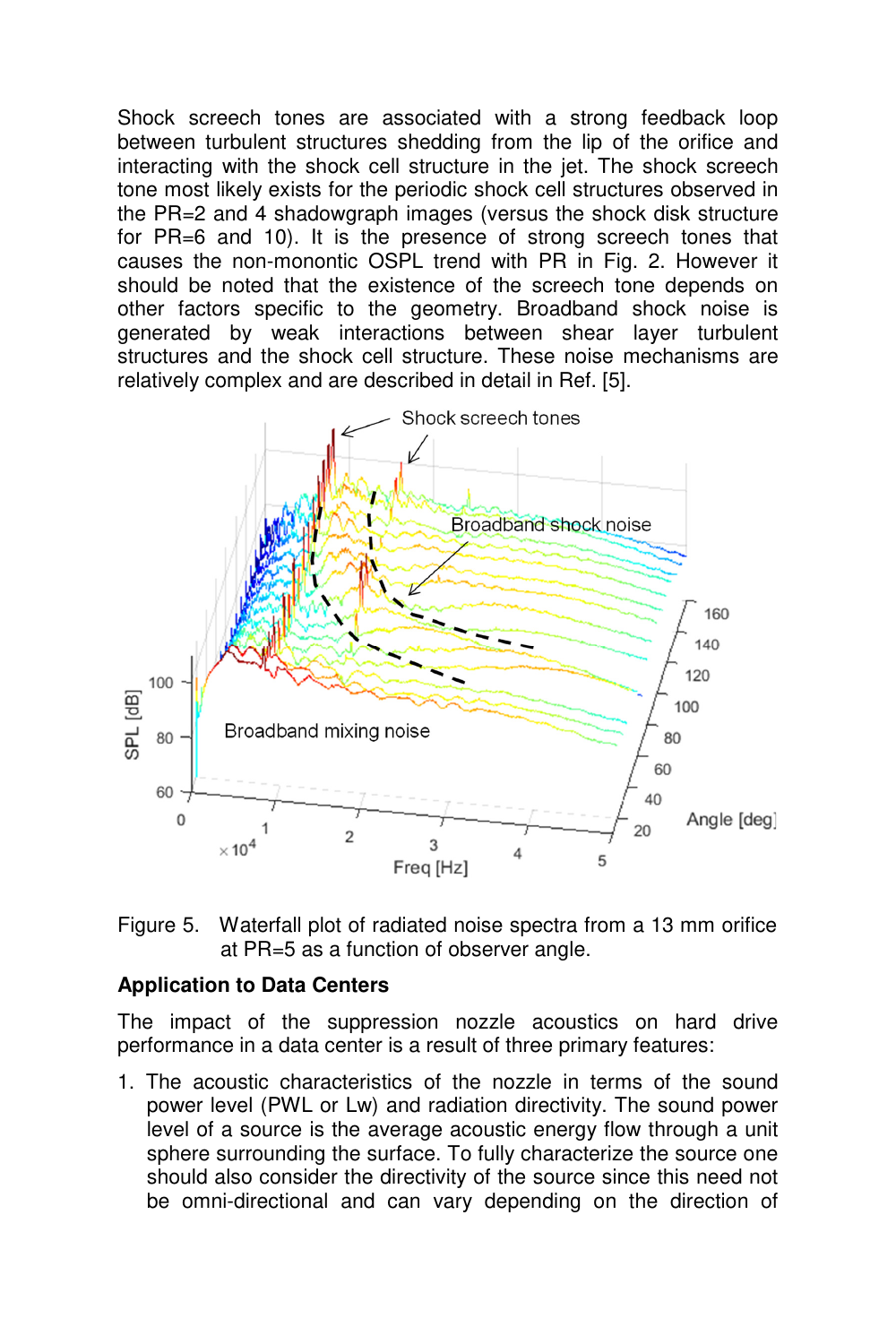measurement. These metrics are unique to the acoustic source and useful because they are independent of the environment.

- 2. The acoustic path from the source (nozzle) to the receiver (hard drive) can be affected by the walls in the room and the racks in which the hard drives are installed. These multiple paths (wall reflections and direct path) will significantly modify the final noise at different frequencies and is very strongly dependent on the specific environment.
- 3. The noise arriving at the hard drive (measured in terms of Sound Pressure Level or SPL or Lz) is a result of the combination of nozzle acoustics characteristics and the acoustic path. The read-write performance of the hard drive has been shown to be affected significantly when the SPL levels increases beyond about 110 dB, although this number is very dependent on the specific drive being tested.

# **Summary**

The jet noise associated with flow emanating from an array of body orifices is the dominant noise mechanism of fire suppression nozzles. The flow patterns and radiation characteristics for a typical orifice were studied in isolation (versus an array in a fire-suppression nozzle) to better understand the noise mechanism, frequency content and directionality. Results show that the noise mechanisms are dominated by broadband jet mixing in the downstream direction and shock screech tones and broadband shock noise in the upstream direction, particularly at intermediate pressure ratios. The radiated noise directionality was shown to be significant and a method to account for this directionality was presented. The results also show that band limiting the spectrum can significantly underestimate the overall sound pressure level.

# **Acknowledgements**

The authors would like to acknowledge the continuous support from United Technologies Corporation (UTC). The authors would also like to thank Andrew Nolin, Abhay Nadgir, Melissa Avila, Joseph Senecal, and Mikhail Morozov from Kidde Fire Systems for their guidance and support.

# **References**

- [1] "Fire drill knocks ING bank's data centre offline", 12 Sep 2016, http://www.bbc.com/news/technology-37337868, Retrieved Feb 8, 2017
- [2] Green, K., Nelson, D., Pai, N., Nickerson, M., "Hard drive performance degradation due to high level noise in data centers," in 40th International Congress and Exposition on Noise Control Engineering. 2011.